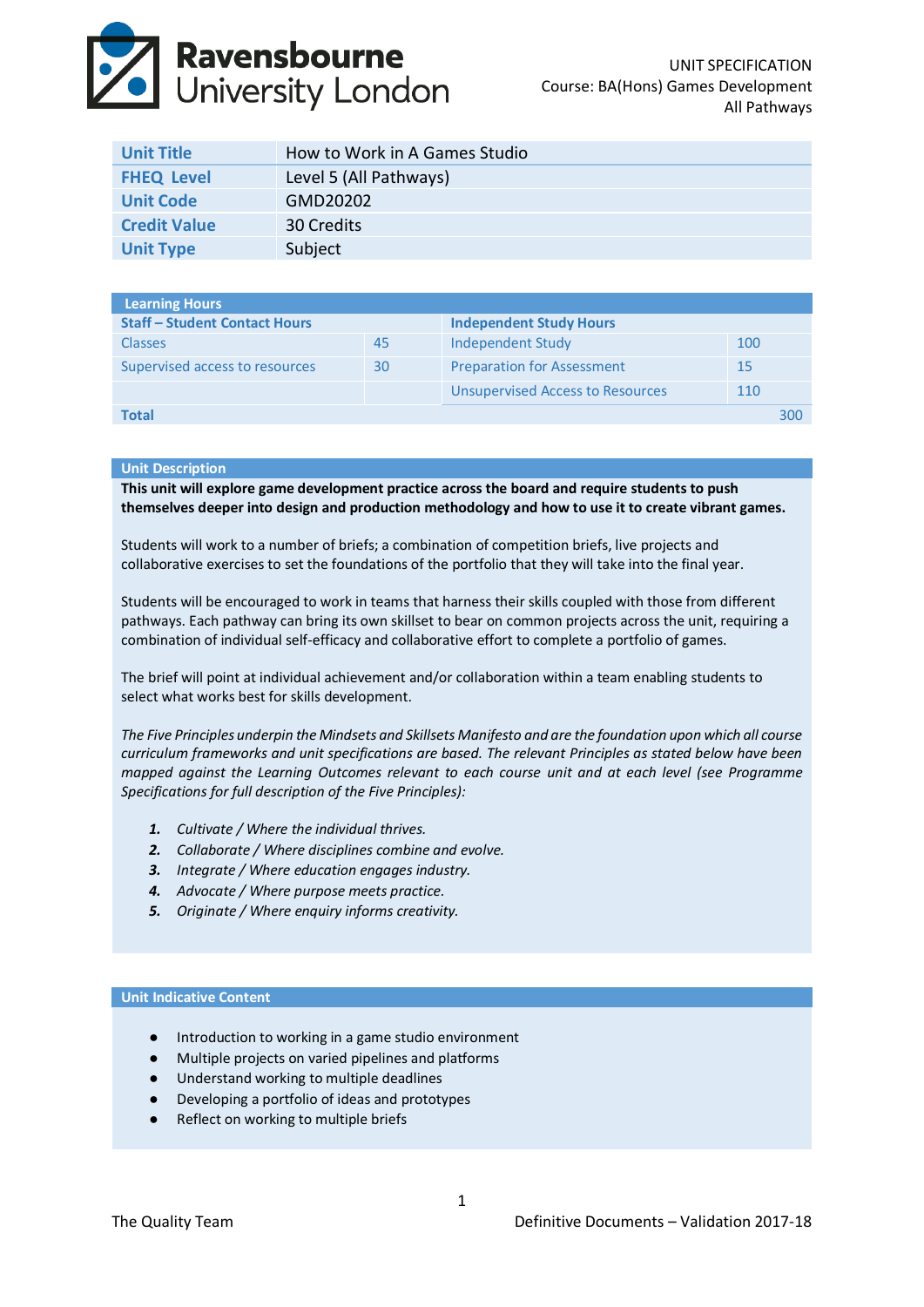#### **Unit Aims**

Within the context of the Honours Degree credit framework, the aims of the course are to:

- Enable students to work to a variety of briefs in teams or individually
- Provide a space to experiment, fail and iterate.
- Encourage students' to adopt professional roles with games development teams.

• Promote diversity, inclusivity, ethical, social and environmental awareness and provide opportunities for study and progression to all students.

The curriculum design and units will *"facilitate acquisition of appropriate knowledge and understanding, development of the necessary personal attributes, and application of the skills which equip and prepare students for continuing personal development and professional practice."* (Subject Benchmark Statements, 2017).

# **Unit Learning Outcomes (Items in bold are the main focus within each LO for the unit) Collaborate (LO2)**

- **Inter-disciplinary Working**
- **Coproduction**

**Demonstrate capacity for employing approaches that utilise inter-disciplinary and trans-disciplinary working methods.**

**Demonstrate capacity to employ cooperative interactions and partnerships/teamwork to support professional development**

#### **Advocate (LO4)**

- **Critical Reflection**
- Professional Identity

**Evidence ability to engage with Critical Reflection, to review, analyse and interpret personal and professional development.** 

**Evidence developing working process that identifies consideration and interpretation of social and ethically responsible working methods and how this guides personal professional practice.**

## **Integrate (LO3)**

- **Communication & Presentation**
- **Networking**
- **Professional Practice**

**Demonstrate capacity for developing coherent and aligned communication and presentation approaches (including narrative & storytelling) in physical, written and oral forms. Evidence evolving ability to combine academic development with industry interactions, practices and professional working models in order to develop disciplinary discovery and personal practice.**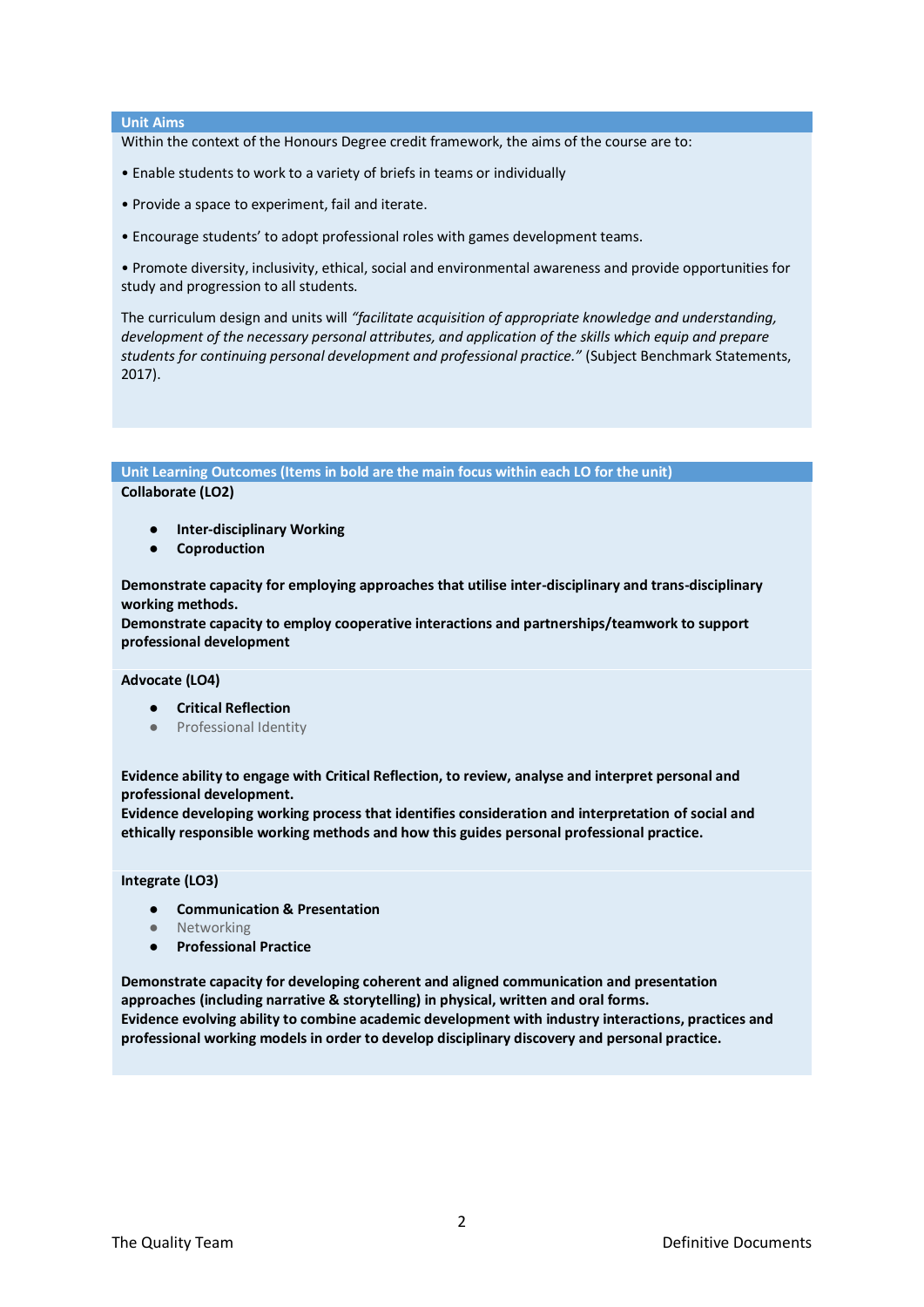## **Learning and Teaching Methods**

Learning will be developed through: lectures, practical demonstrations, and online courses provided by 3<sup>rd</sup> parties. It will also feature seminars, tutorials, master classes, critical self and peer appraisal and collaborative working.

Where appropriate external guest speakers will further support delivery on the unit. Students will also need to undertake self‐directed independent study to support learning.

The following methods play a significant role in learning and teaching on the course:

- Group projects underpin peer learning and are used to promote transferable skills such as team working and communication.
- Aligned Workshops, Lectures and Seminar sessions support the core teaching delivery.
- Research led projects are used to embed an understanding of research and research methods from the beginning to ensure students develop the skill to explore the contexts and conditions of their practice.
- Reflective journals are used throughout the course to promote the development of autonomous, confident and critically reflective, self‐directed learners.
- Self-evaluative writing is used to enable students to take responsibility for their own learning by identifying needs and prioritising and planning their learning.
- Self-assessment encourages students to take responsibility for monitoring and making judgments about aspects of their own learning.
- Peer assessment is used to promote assessment as part of learning.
- Live projects and student exhibitions and /or pop up events, support an outward facing ethos and encouraging students to develop their practice in relevant professional contexts.

## **Assessment methods and tasks**

*Brief description of assessment methods*

- *Formative Assessment: You will be given the opportunity for formative feedback/feedforward. This will be given midway through the unit or at an appropriate time.*
- *Summative assessment: Is the completion of the main unit tasks typically a finished outcome together with associated research and reflective elements and the completion of a digital workbook and accompanying treatments or presentations.*
- *Presentations to peers are usually within a small group environment where at least two tutors are present.*
- Playable builds should be self-contained and not the editor project files unless stated by the brief
- *In some cases digital files will be required to assess technical skill.*
- You will be notified of your grades within 3 weeks of the hand in date and feedback is usually via an *audio file in which at least two tutors contribute to feedback and feedforward.*

| <b>Assessment tasks</b>   | Weighting (%) (one grade or multi-grade unit) |  |  |
|---------------------------|-----------------------------------------------|--|--|
| <b>Portfolio of Games</b> | 100%                                          |  |  |

### **Indicative Assessment Criteria**

● **Work in a professional manner including working to milestone timelines and deadlines (LO4, LO2)**